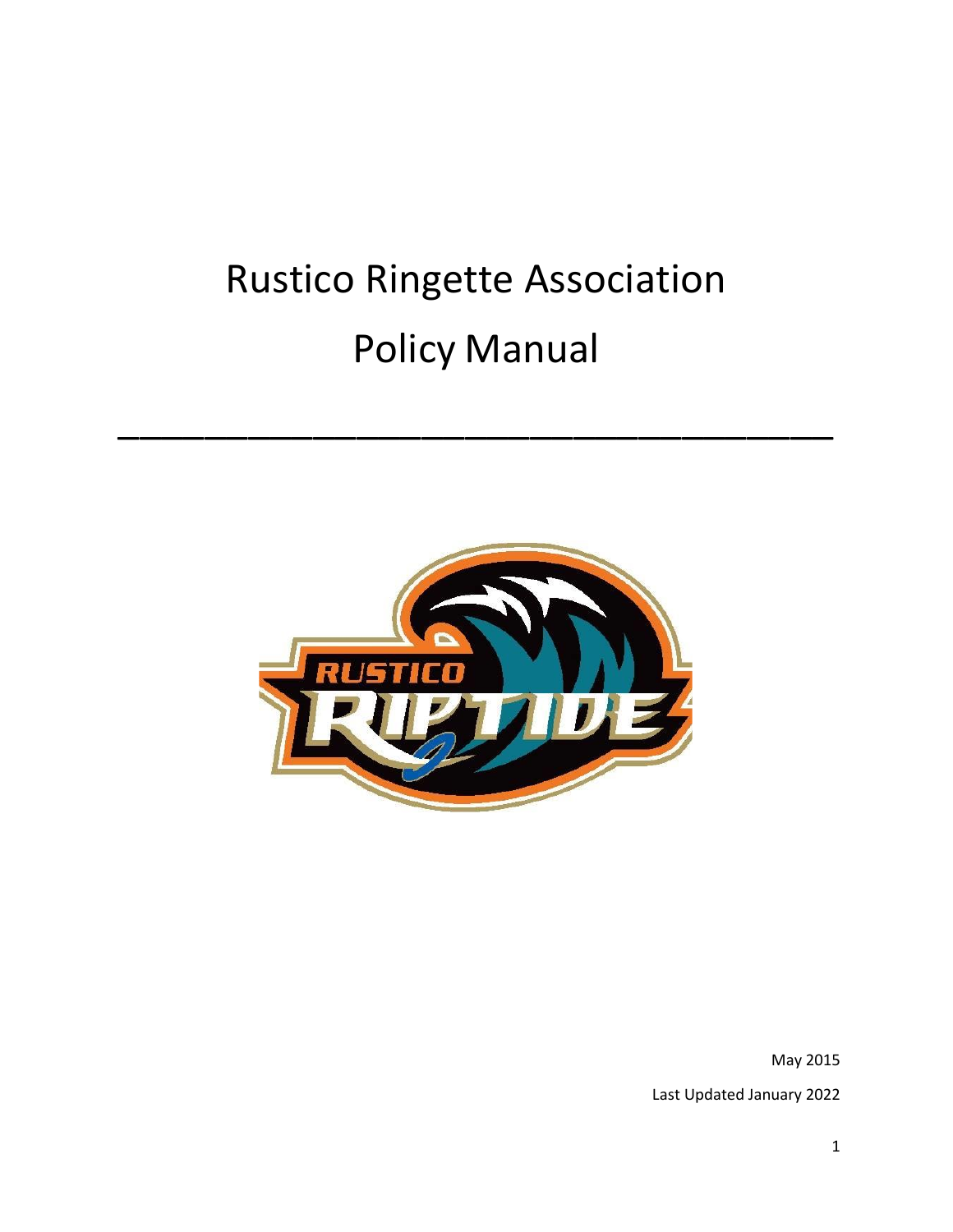# Table of Contents

| <b>Rustico Ringette Association Policies</b> |  |
|----------------------------------------------|--|
|                                              |  |
|                                              |  |
|                                              |  |
|                                              |  |
|                                              |  |
|                                              |  |
|                                              |  |
|                                              |  |
|                                              |  |
|                                              |  |
|                                              |  |
|                                              |  |
|                                              |  |
|                                              |  |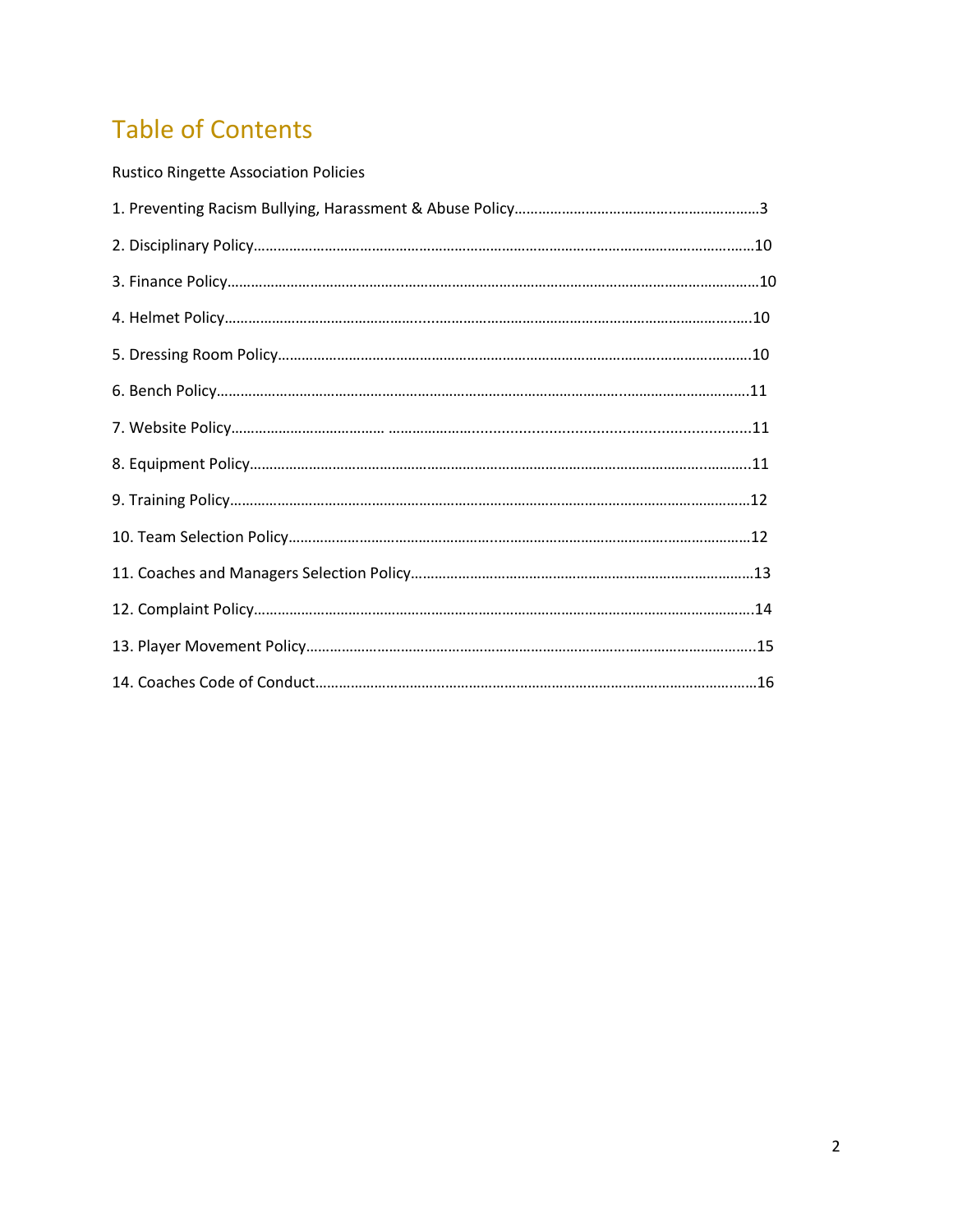# **1. PREVENTING RACISM, BULLYING, HARASSMENT AND ABUSE POLICY**

Adapted from the Hockey Canada Policyon Preventing Bullying, Harassment & Abuse Policy

#### Bullying, Harassment & Abuse Policy

It is the policy of the Rustico Ringette Association that there shall be no abuse and neglect, whether physical, emotional, or sexual of any participant in any of its programs. The Rustico Ringette Association expects every parent, volunteer, and staff member to take all reasonable steps to safeguard the welfare of its participants and protect them from any form of maltreatment.

It is the policy of the Rustico Ringette Association that harassment and bullying in all its forms will not be tolerated during the course of any Rustico Ringette Association activity or program. Accordingly, all Rustico Ringette Association personnel (staff, volunteers, team, or on-ice officials) and partners (parents, guardians) are responsible for making every reasonable effort to uphold this commitment. Specifically, this includes refraining from harassing or bullying behaviour, responding promptly and informally to minor incidents of harassment, or bullying and following local, Branch or national policy guidelines for reporting or responding to more serious complaints of harassment or bullying. Players and other participants are expected to refrain from harassing or bullying behaviour and are encouraged to report incidents of harassment or bullying.

#### *Discipline*

Any incident requiring investigation that may lead to disciplinary action must be reported to the Rustico Ringette Association Director of Coaching, President, or if necessary, any other member of the executive. Rustico Ringette will adhere to any applicable policies currently in place or that may be adopted.

All Rustico Ringette Association Coaches must read the Rustico Ringette Association's Policy on Preventing Racism, Bullying, Harassment and Abuse and must acknowledge in writing that they have read and understood both of these documents as part of their coaching application form.

#### *What does safety for children and youth mean?*

We all want our young people to be safe - keeping them safe means putting the child's best interests first.

In sports this means ensuring that the young player is treated with respect and integrity - emotionally, socially, intellectually, physically, culturally, and spiritually.

#### *What is the RRA's role in promoting safety for children?*

Child abuse is a serious concern which has existed for centuries. It crosses all cultural, economic and community boundaries. The recent heightened awareness about abuse in sport has resulted from a number of courageous disclosures from athletes who have experienced emotional, physical and sexual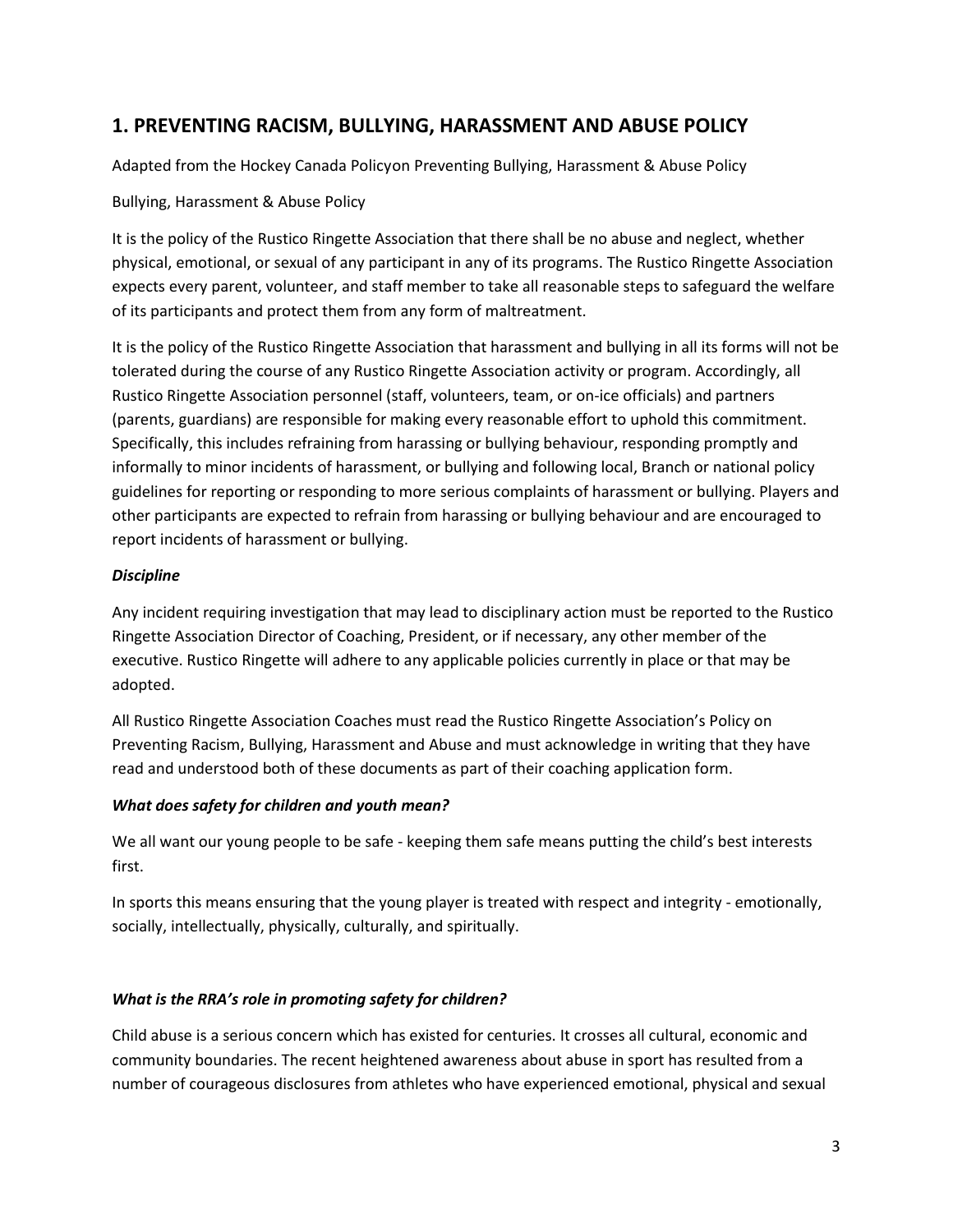abuse. This has led to a new drive within the sport community to protect children, youth and adults to whom sport has become an important part of life.

Protecting participants from all forms of bullying, harassment and abuse, whether emotional, physical or sexual, is an important element of safety. The Rustico Ringette Association considers any form of bullying, harassment or abuse to be unacceptable and will do all it can to prevent this intolerable social problem. To this end, the Rustico Ringette Association will promote awareness of all forms of bullying, harassment and abuse by providing educational materials and programs for participants, parents, volunteers and staff members.

#### *POWER*

Power is "the ability to get things done, the capacity to act or the ability to choose what will happen" (Tomlinson & Strachan, 1996, p. 11).

Coaches, Trainers/Safety people, volunteers and other staff have a given form of power. Being aware of personal power is critical to understanding how it can be used and misused in interacting with players and others. Bullying, harassment and abuse are the result of the misuse of power. Power comes from a variety of sources (Arnold et al, 1990; Tomlinson & Strachan, 1996) and may be used positively or negatively.

Organizational Power: Coaches are given specific authority rights and privileges as determined by their job descriptions.

Position Power: The position of coach gives them the capacity to influence others' lives.

Expert Power: Coaches are seen to have unique expertise, skills, and knowledge.

Information Power: Coaches have information not only about the game but also about the people playing ringette; they also have information about the ringette culture.

Resource power: The ability to access human, technical and educational resources.

Connection Power: The connections coaches have both within and outside ringette give them power.

Network Power: Membership in formal and informal networks give coaches the ability to move and use information.

Personality Power: The power one has based on gender, ethnic identity, age, physical appearance, and personal presence.

#### *RACISM*

Racism is when people are treated negatively because of their colour, racial or ethnic background. Examples include racist names, treating someone as inferior or second-rate, leaving someone out or blaming problems on them because of their religion, skin colour, or country of origin.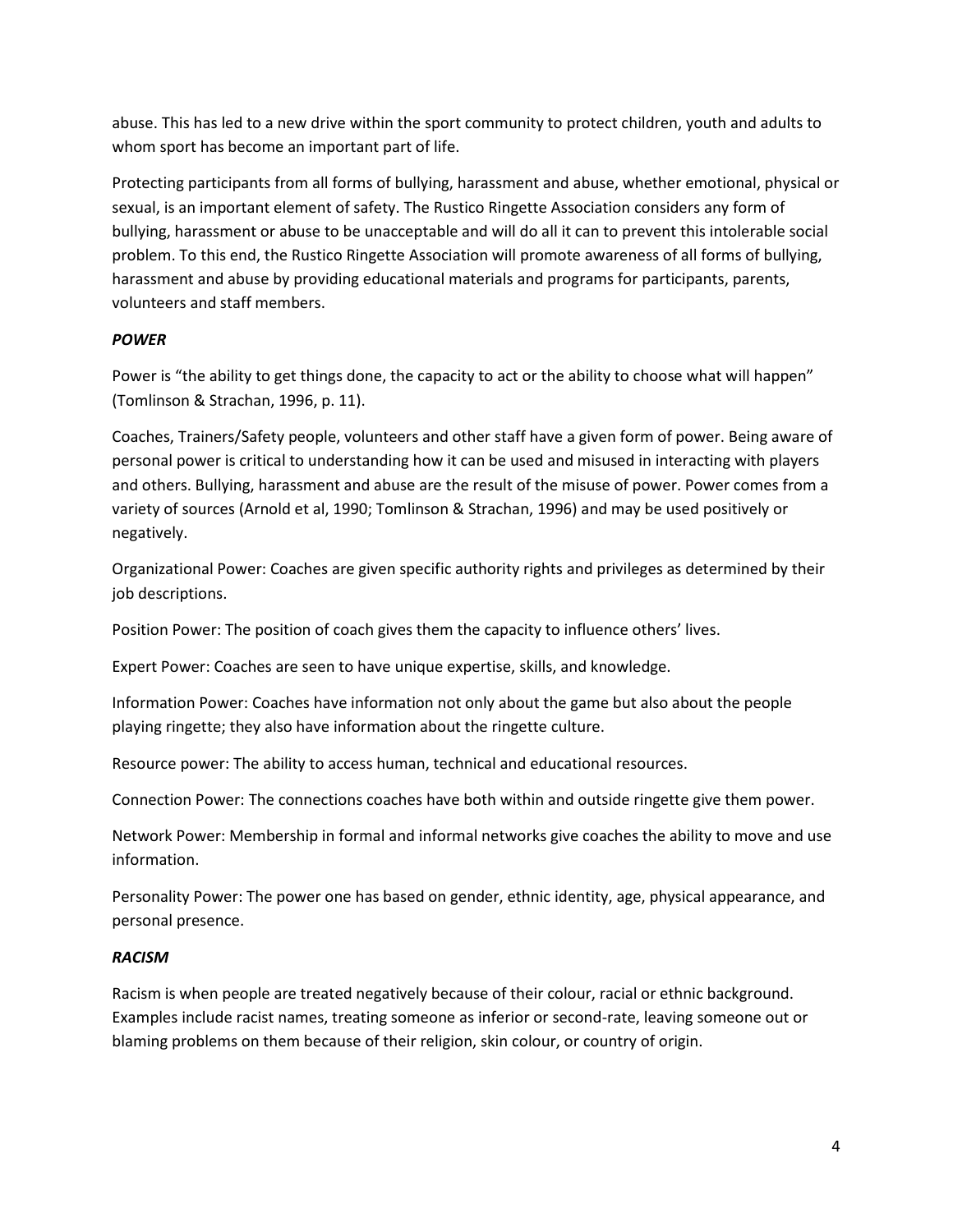#### *UNDERSTANDING BULLYING*

Bullying is a unique phenomenon. Bullying involves a person expressing their power through the humiliation of another person. Bullying describes behaviours that are similar to harassment, but occur between children under the age of twelve, or behaviours between youth or between adults that are not linked to a prohibited ground of discrimination, and therefore, are not addressed under federal, provincial or territorial human rights laws.

Bullying is offensive, cruel, intimidating, insulting, or humiliating behaviour, combined with the misuse of power or position. It can be physical or verbal; direct or indirect. Bullies are typically cruel, demeaning and hostile towards the targets of their bullying. The issue of bullying between youth under 12 years of age is not addressed by the law; however, bullying behaviour is similar to harassment in that it is defined as hurtful interpersonal mistreatment of a person.

#### *Hurtful actions may include:*

• Physical hitting, shoving, kicking, spitting on, grabbing, beating others up, damaging or stealing another person's property; used most often by boys

• Verbal name-calling, hurtful teasing, humiliating or threatening someone, degrading behaviours; may happen over the phone, through text messaging or chat rooms, in notes or in person

• Relational excluding peers, spreading gossip or rumours, making others look foolish; used most often by girls. This may happen in person, over the phone, through the computer.

#### *Types of Bullying:*

- Physical Bullying hitting or kicking victims or taking/damaging property.
- Verbal Bullying using name-calling, insults, negative comments and constant teasing.
- Relational Bullying trying to cut off victims from social connection by convincing peers to exclude or reject a certain person; most common among girls.

• Reactive Bullying engaging in bullying, as well as provoking bullies into attacking them by taunting.

*The ten leading tactics used by bullies to control their target are:*

- 1. Unwarranted yelling and screaming directed at the target
- 2. Continually criticizing the target's abilities
- 3. Blaming the target of the bullying for mistakes
- 4. Making unreasonable demands relating to performance

5. Inconsistently applying the rules so that some individuals are adversely affected while others are not, thus further diminishing and alienating the target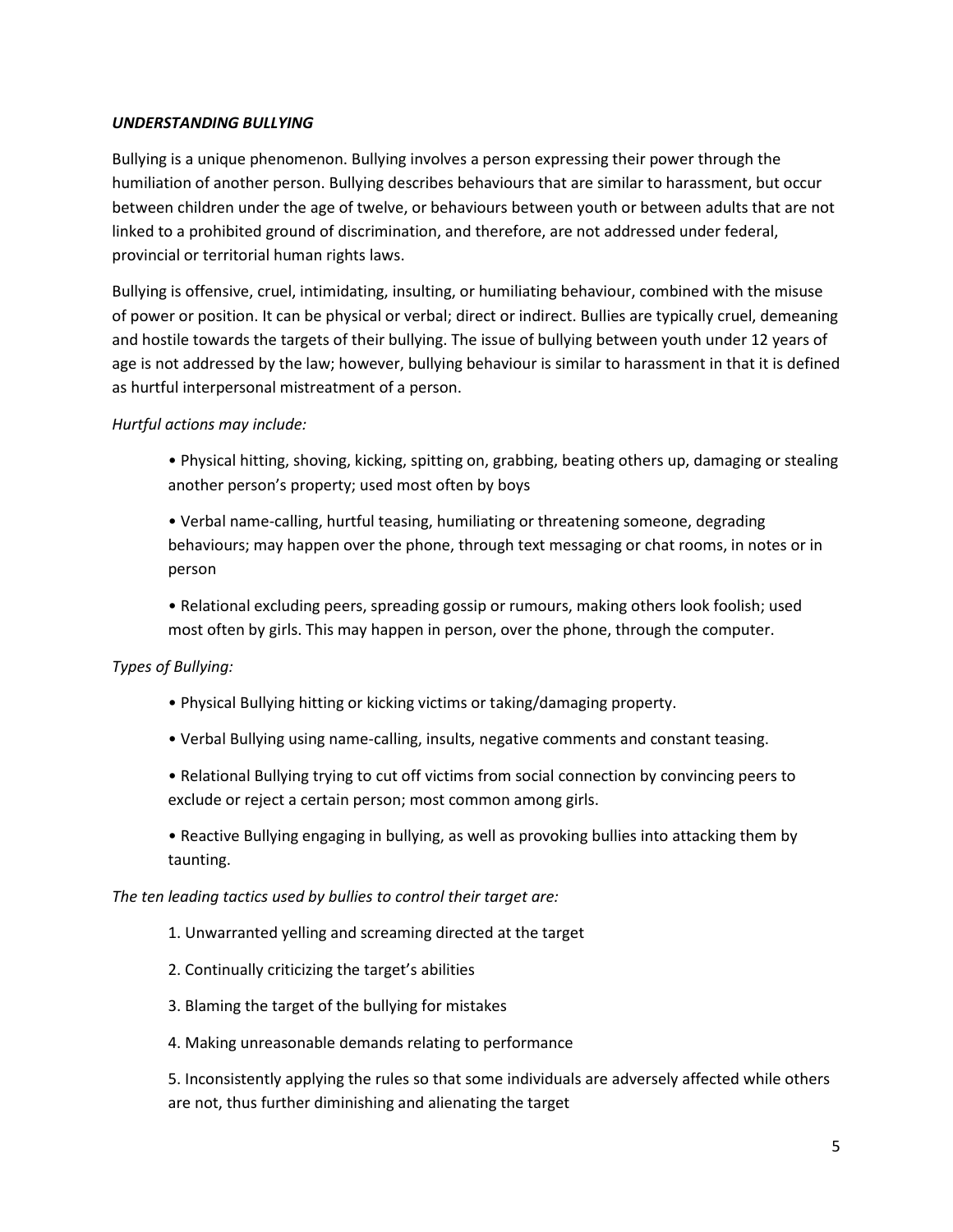- 6. Repeated insults or put-downs of the target
- 7. Repeated threats to remove or restrict opportunities or privileges
- 8. Denying or discounting the target's accomplishments
- 9. Excluding or ostracizing the target from group or team activities
- 10. Taking credit falsely for someone else's accomplishments (Namie, 2000)

#### BULLYING IS NOT

- Conflict between friends/disagreements
- An argument between people of equal power
- Accidental
- "Normal" relational development challenges
- A one-time event (usually)
- Friendly teasing
- Something people "grow out of"

#### BULLYING IS

- Hurting behaviours based on oppression and negative relationships
- Based on a power differential
- Intentionally harmful
- Characterized by intensity and duration
- Generally repeated over time
- Oppressive and isolates the victim
- The cause of various consequences and behaviour changes

#### *Impact of Bullying*

Bullying impacts the victim, the aggressor and the other bystanders in the environment. Impacts extend beyond the bullying experience to the investigation, during intervention and often for long periods afterwards. The following excerpts from newspaper articles depict the most harmful result of bullying behaviours.

#### **UNDERSTANDING HARASSMENT**

It is difficult, if not impossible, to define harassment in black and white terms. At its extreme, harassing behaviour is easy to discern, but there are always grey areas since not everyone perceives behaviour the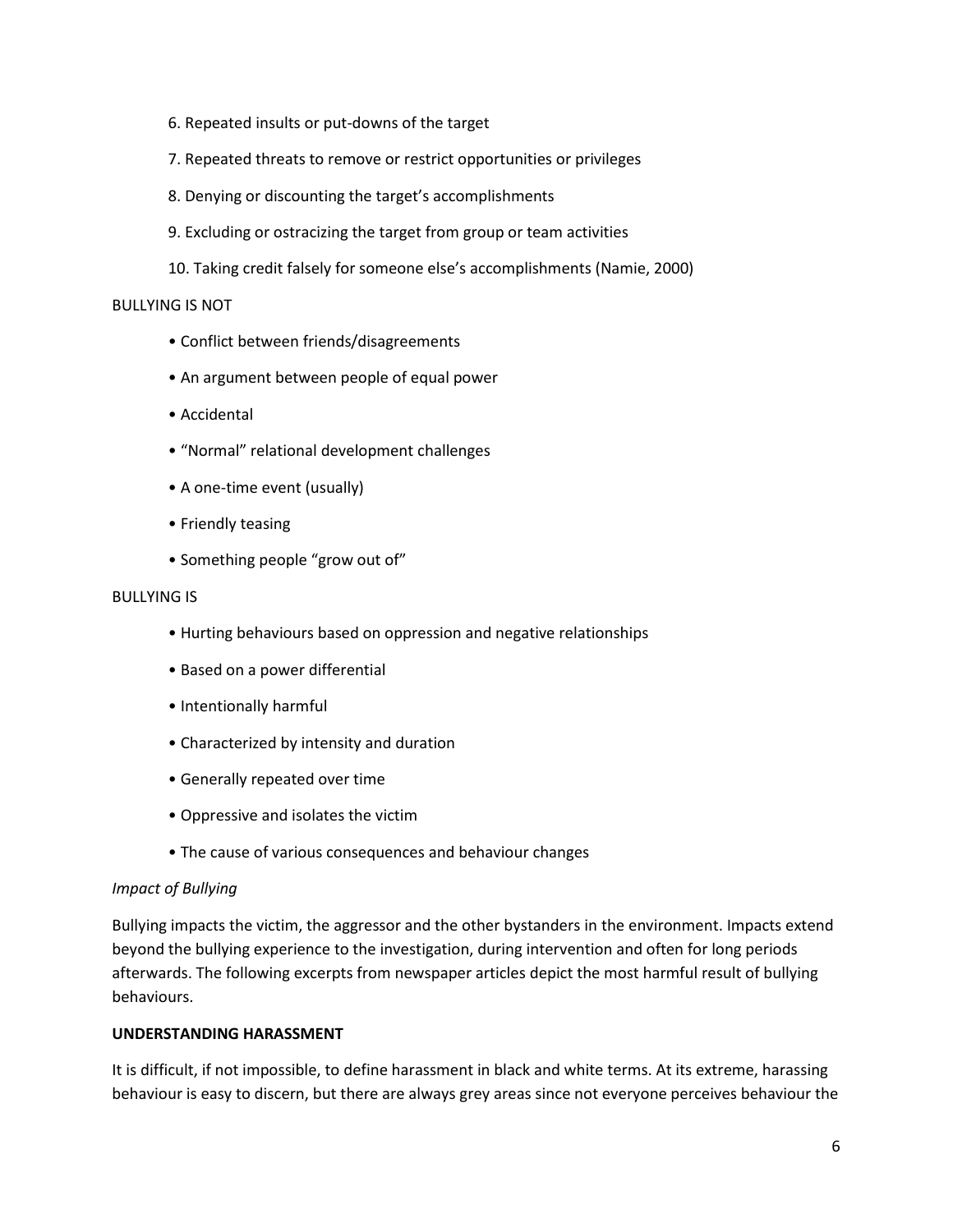same way. Thus, any definition of harassment will contain a certain subjective or interpretive element. Harassment is defined as conduct, gestures or comments which are insulting, intimidating, humiliating, hurtful, malicious, degrading or otherwise offensive to an individual or group of individuals, and which create a hostile or intimidating environment for work or sports activities, or which negatively affect performance or work conditions.

Any of the different forms of harassment must be based on a prohibited ground of discrimination in human rights legislation, including race, ethnicity, colour, religion, age, sex, marital status, family status, disability, pardoned conviction and sexual orientation. Prohibited grounds vary by jurisdiction – check your applicable legislation for a complete list.

Harassment can take many forms whether physical, verbal, sexual or emotional, and most often involves a combination of these elements. Harassment may occur among anyone: between peers (e.g.: player to player of the same age group, parent to official, coach to coach) or between someone in a position of power or authority and an adult in a subordinate position (e.g.: coach to player, sports administrator to

employee). It doesn't matter that a person did not mean their behaviour to be harassing or did not intend to abuse their position of power or trust. It is the effect of the behaviour that is most critical.

Types of behaviour which constitute harassment include, but are not limited to;

- Unwelcome jokes, innuendo or teasing about a person's looks, body, attire, age, race, religion, sex or sexual orientation.
- Condescending, patronizing, threatening or punishing actions, based on a ground of discrimination, which undermine self-esteem or diminish performance.
- Practical jokes based on a ground of discrimination which cause awkwardness or embarrassment, endanger a person's safety or negatively affect performance.
- Unwanted or unnecessary physical contact including touching, patting or pinching (in the case of minors, this is defined as abuse under Child Protection Legislation).
- Unwelcome flirtation, sexual advances, requests or invitations (if minor involved, covered under Child Protection Legislation).
- Behaviours such as those described above which are not directed towards individuals or groups but which have the effect of creating a negative or hostile environment.

#### *Types of Harassment*

Harassment occurs when someone attempts to negatively control, influence, discriminate or embarrass another person. Examples are displays of favouritism or dis-favouritism, subtle putdowns or ostracism, all based on a ground of discrimination.

#### *Sexual Harassment*

Sexual harassment is unwelcome behaviour of a sexual or gender nature that negatively affects the person or the environment. Examples are questions or comments about one's sex life, sexual staring, sexual comments, unwanted touching, insults about sexual orientation and sexual assault.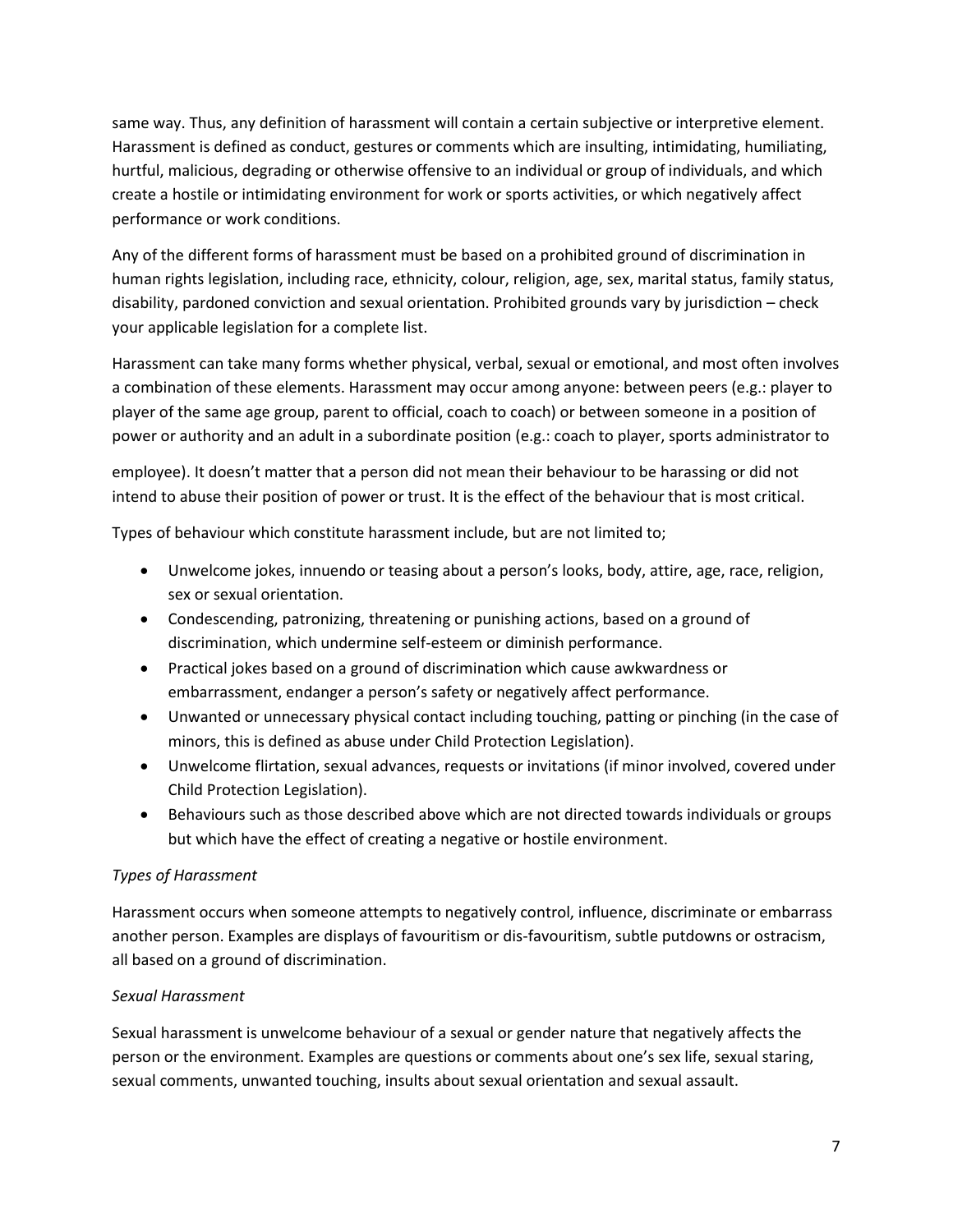#### *Criminal Harassment*

Criminal Harassment occurs when the harassing behavior contravenes Canada's Criminal Code. Commonly, behaviors threaten the victim or members of the victim's family, and may include stalking, damage on the victim's property, threats of physical or sexual assault, or extortion.

#### **UNDERSTANDING ABUSE**

Definition of a child: Child/Youth – Across Canada, a person is considered a child up to the age of 16 to 19 years depending on provincial and territorial legislation.

Abuse: Abuse is any form of physical, emotional and/or sexual mistreatment or lack of care which causes physical injury or emotional damage to a child. A common characteristic of all forms of abuse against children and youth is an abuse of power or authority and/or breach of trust.

Emotional Abuse: Emotional abuse is a CHRONIC attack on a child's self-esteem; it is psychologically destructive behaviour by a person in a position of power, authority or trust. It can take the form of name-calling, threatening, ridiculing, berating, intimidating, isolating, hazing or ignoring the child's needs. Emotional abuse can be categorized into seven different areas, including rejecting, degrading, isolating, terrorizing, corrupting, ignoring and exploiting.

Emotional Abuse is not simply:

- Being denied ice time
- Being released from a team
- Being benched for disciplinary reasons

#### *Physical Abuse*

Physical abuse is when a person in a position of power or trust purposefully injures or threatens to injure a child or youth.

Examples: Threatening to use unreasonable physical force as punishment; use of physical force, such as hitting, slapping, punching, pinching, kicking, hair pulling, hitting with an object, shaking, pushing, burning, biting, tying up, restraining, etc.; using excessive exercise as punishment; forcing an athlete to work out until they vomit or pass out from exhaustion; throwing equipment at an athlete, such as rings, helmets, balls, clipboards, etc.; pushing or throwing athletes against the walls, boards, nets; encouraging or allowing team members to physically assault another athlete.

#### *Neglect*

Neglect is CHRONIC inattention to the basic necessities of life such as clothing, shelter, nutritious diet, education, good hygiene, supervision, medical and dental care, adequate rest, safe environment, moral guidance and discipline, exercise and fresh air.

Some examples of neglect occurring in a sport environment are: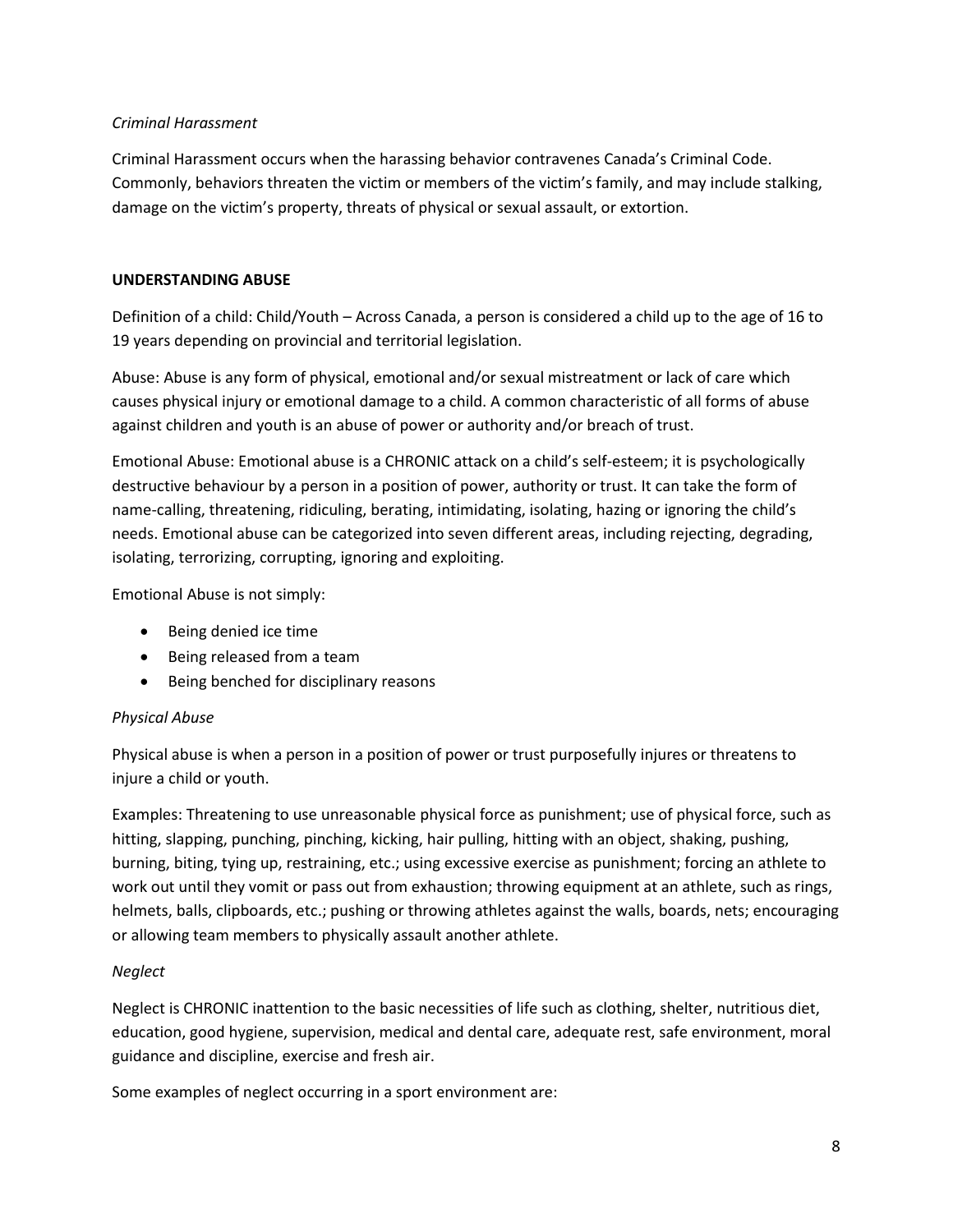• Inadequate Shelter/Unsafe Environments: Lack of maintaining equipment or facility; forcing athletes to participate without proper protective equipment

• Inadequate Clothing: Preventing athletes from dressing adequately for weather conditions or making them stay in wet clothes as punishment following a game

• Inadequate Supervision: Leaving young athletes unsupervised in a facility or on a team trip

• Lack of Medical/Dental Care: Ignoring or minimizing injuries; ignoring medical advice; not seeking medical or dental attention when warranted

• Inadequate Education: Encouraging athletes to not do homework, to not attend school or to drop out

• Inadequate Rest: Overdoing or increasing workouts as punishment; prohibiting adequate sleeping or resting time

• Inadequate Moral Guidance & Discipline: Not providing adequate supervision during team functions; hiring strippers or prostitutes; offering pornographic movies to young athletes

#### Sexual Abuse

Sexual abuse is when a young or less powerful person is used by an older or more powerful child, adolescent or adult for sexual gratification. There are two categories: contact and non-contact.

Examples of sexual abuse in a sport environment are:

Contact: Kissing or holding a young athlete in a sexual manner; touching a young athlete's sexual body parts or forcing a young athlete to touch another person's sexual parts; penetrating a young athlete anally or vaginally with objects or fingers; having vaginal, anal, or oral intercourse with a young athlete

Non-Contact: Flashing or exposing one's sexual body parts to a young athlete; watching intrusively as a young athlete changes or showers; speaking or communicating sexually/seductively with a young athlete; showing pornographic films, magazines, or photographs to young athletes; having young athletes participate in the creation of pornographic materials; forcing a young athlete to watch a sexual act performed by others; objectifying or ridiculing a young athlete's sexual body parts.

Rustico Ringette has a strict "NO TOUCH" policy.

#### "REMEMBER – ABUSE IS A PROTECTION ISSUE"

NOTE: Protection refers to provincial, territorial, or Aboriginal band-appointed child protective services. A child, (the age defined by provincial or territorial legislation), is in need of protection from harm if abuse or neglect is suspected. Information regarding an individual's legal duty to report and circumstances under which reporting must occur is according to provincial and territorial child protection legislation. Guidance is available from the Rustico Ringette Association or the Child and Family Services Directorate of the Provincial Department of Social Services and Seniors.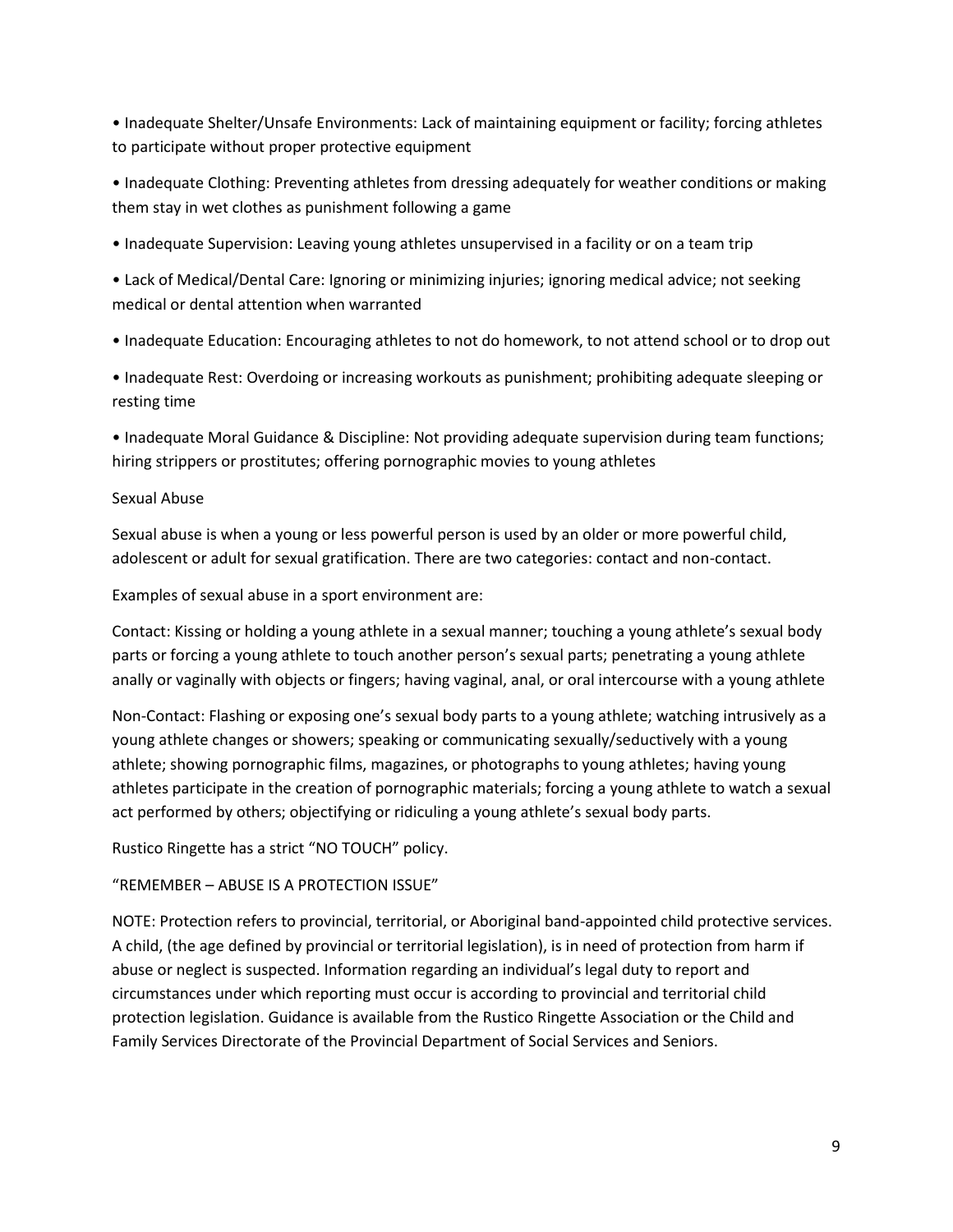#### **2. DISCIPLINARY POLICY**

The Rustico Ringette Association fully adheres to the Disciplinary Policy laid out by Ringette PEI.

Full explanations of infractions, the reporting process, and the appeal process are located in the Ringette PEI League Handbook.

#### **3. FINANCE POLICIES**

3.1. Each player shall pay fees based on requirements as determined on an annual basis by the Board of Directors.

3.2. Families who have three or more children playing in the RRA at the U10 level and above are eligible for a \$50 discount off their registration for each the third, fourth etc. child.

3.3. Any player, in an age group of U10 up to U19 (inclusive), that plays at least 50% of the season's scheduled games in the position of goalie, will receive a 50% refund of their cost of registration back, at the end of the season.

3.4 Tournament fees must be received by the team manager at least five (5) days prior to the registration deadline for the tournament. If the fee is not paid on time, then the non-payingplayer can not play in the tournament. Further, the RRA will follow up with a letter, distributed through the team manager, that the child will not be able to play because of nonpayment.

3.5 Provincial player subsidy: \$5 from each RRA registrant is to be set aside in a fund to be distributed evenly among association players who made the provincial "Wave" or "Edge" teams.

3.6 Each year \$1,000 is to be set aside for future sponsorship/advertising opportunities.

#### **4. HELMET POLICY**

All coaches, assistant coaches, officials, and volunteers are required to wear personal protective equipment (Helmet), while engaged in practices on the ice. This is in order to prevent injury to themselves or others, and to decrease liability of both the local association and provincial association. No waivers will be granted from this policy and this policy implementation will be immediate. This policy change is to increase safety and to limit the possibility of legal action resulting from injury while on the ice engaged in activity sponsored by the local associations and/or provincial body.

#### **5. DRESSING ROOM POLICY**

Players are not permitted to use picture/video recording technology in the dressing rooms for either games or practices. Any players found to be in violation of this policy will be subjected to a one game suspension to be served at the discretion of the Rustico Ringette board of directors.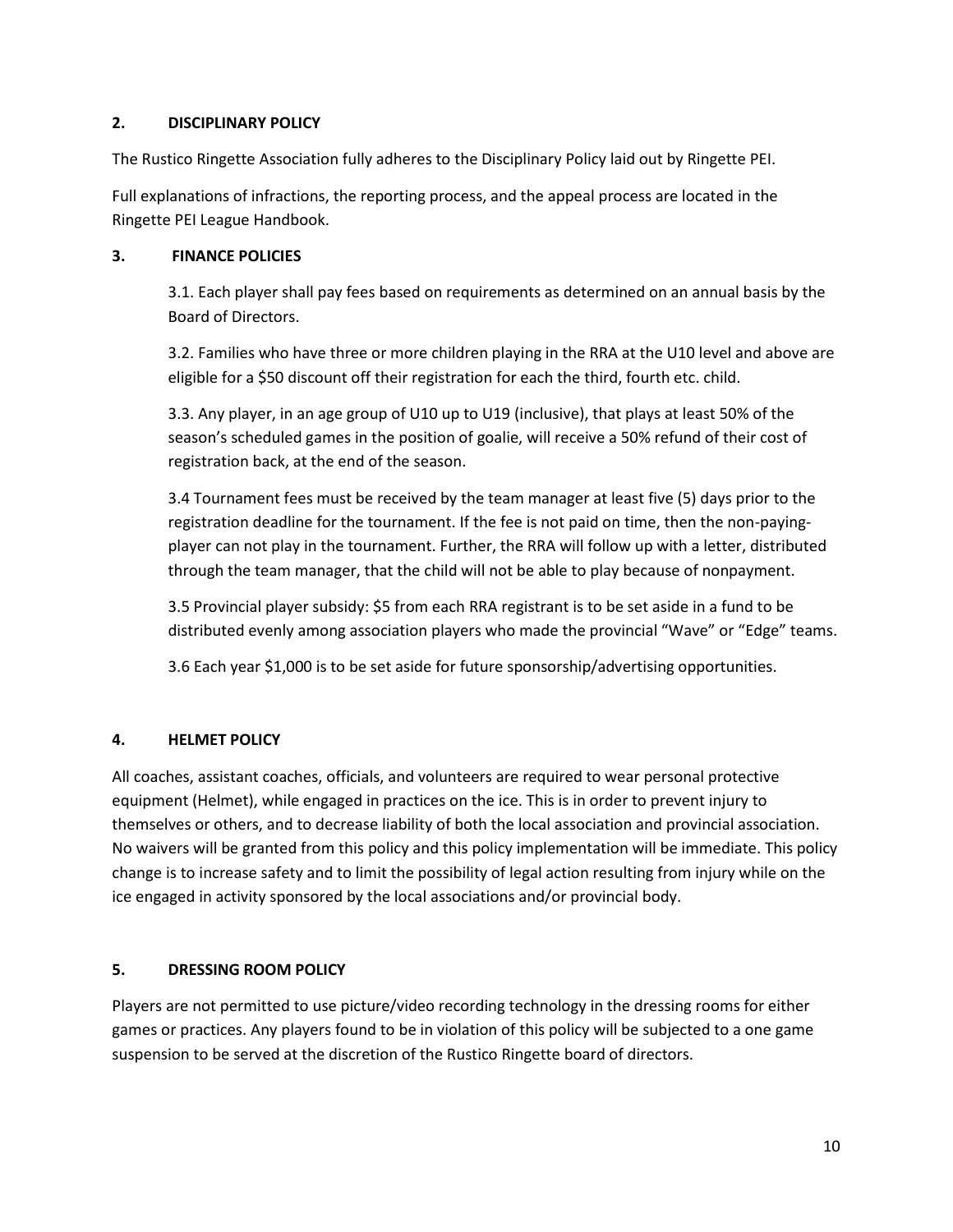In the dressing room, all players must adhere to a minimum dress code of a sports bra or tank top and shorts, at all times.

It is recommended, when possible, no adult shall be alone in the dressing room with the players. Only designated, criminally checked, team staff are permitted in the dressing room; one of which must include a criminally record checked female. Should a U12 aged or older player require skates to be tied, she is to exit the dressing room. Exception: Parents/guardians of played including the U10 level and below are permitted in the dressing room.

There will be no male players permitted in dressing rooms from the U12 age and up. Male players may enter with team staff just before ice times. Male coaches must be accompanied by an adult female when entering the dressing room.

#### **6. BENCH POLICY**

A first aid kit, including a sealed envelope containing the medical information of each player, must be accessible by bench staff during practices and games.

A criminally record checked, certified coach must be on the bench during every game or the game will be forfeited.

A criminally record checked female must be present on the bench at all times.

If a team's first aid person is not a female, the bench female must accompany the first aider while assessing the player.

Coaches will take the shortest route on the ice while exiting the bench.

## **7. WEBSITE POLICY**

No personal information is to be displayed on the website.

No pictures to be uploaded without parents' permission.

No offensive materials.

Home team is responsible to update team's website including scores, rescheduling etc.

#### **8. EQUIPMENT POLICY**

Team jerseys are distributed at the beginning of the season to a team official.

All namebars and C or A's attached to any jersey must be sewn on by hand (not by machine or ironed), and are expected to be removed at the end of the season.

At the U10 level and above, team jerseys (both colored and white) are to be worn for games only. All players in the U10 division and above are expected to have their own practice jersey.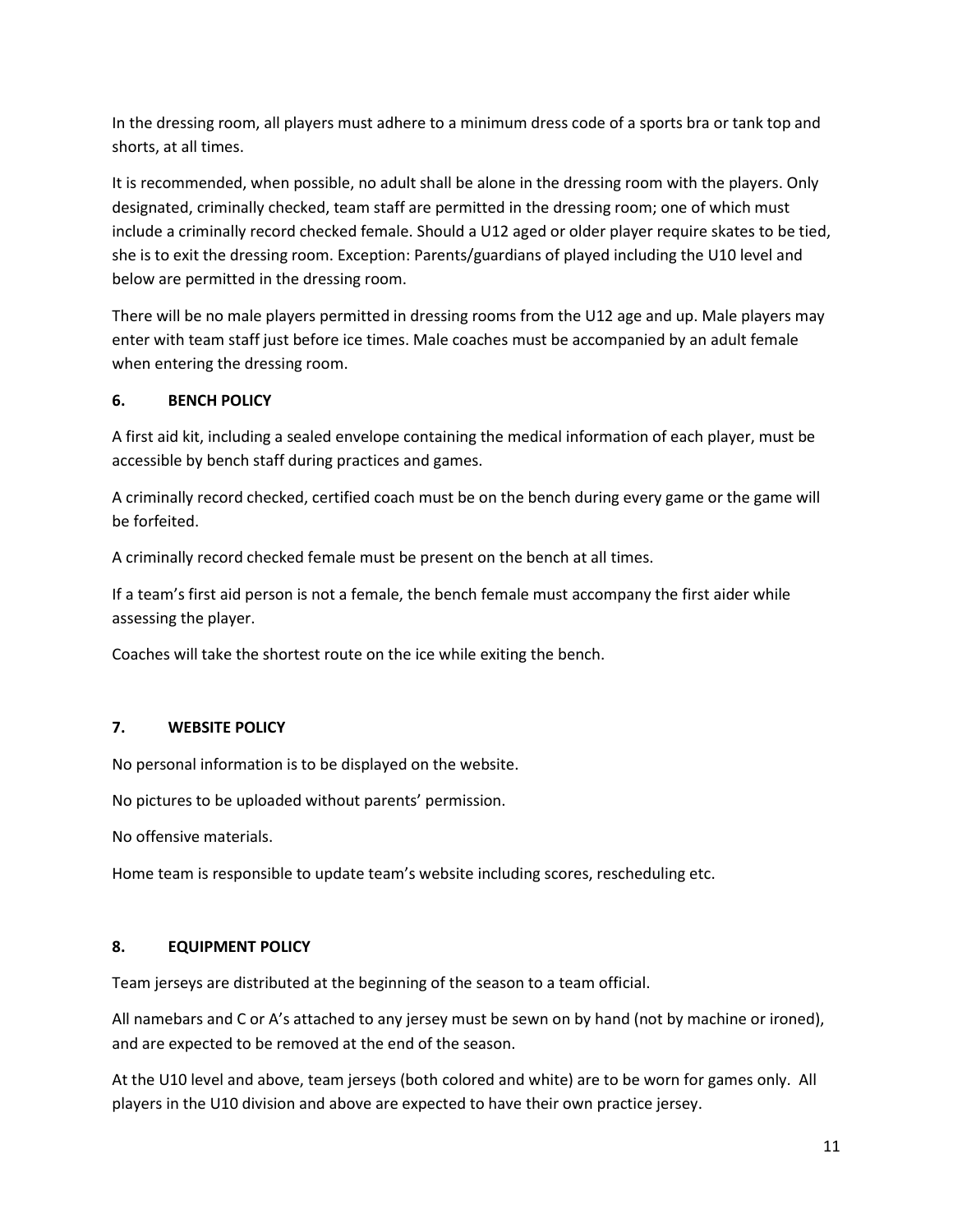Teams and/or players are not permitted to alter numbers unless approved by the Rustico Ringette Association.

First aid kits are distributed to each team prior to the season. Please provide a list of items used to the equipment manger or designate prior to returning the kit. If items are used during the season and need replacing, please contact the equipment manager or designate.

Rings are distributed to each team prior to the season. If a team needs rings during the season please contact the equipment manager or designate.

Goaltender Equipment (pads, blocker, and stick) is distributed to each team (U14 and below) prior to the start of the season. In order to ensure the safety of goaltenders, the association will provide chest protectors for all divisions where there is a need.

## **9. TRAINING POLICY**

The costs of the CSI level coaching course, as well as Ringette Canada's Manager's Certification program will be covered by the RRA. The costs of these courses will be billed directly to the association.

The costs of referee clinics will be covered by the RRA. Individual referees are responsible for paying for their clinic on the day of and will be reimbursed by the association upon completion of five games in Rustico.

In order to support the association's goalies, \$200 per goal per financial year (May  $1<sup>st</sup>$  – April 30<sup>th</sup>) will be set aside for those who wish to partake in additional training. This training includes the National Ringette School camp, the Charlottetown Power Rings program, the Proactif program, or any similar program approved by the board. Parents/guardians are expected to pay for the program and submit an expense claim with the receipt attached. Once the goalie has completed the full season in goal, the cost of the program(s) will be reimbursed, up to \$200.

## **10. TEAM SELECTION POLICY**

Team selection is critical to having a well-balanced league and is in the best interest of players, coaches, officials, parents, and the Rustico Ringette Association. Team selection is an exciting time for all participants and should not be stressful to those involved.

# *Team Selection Format*

Prior to the selection of teams for the upcoming season, a team selection committee of three people, made up from members of the RRA Board of Directors will be formed. One of the three members must be the Director of Coaching who will act as chair of the committee, and none of the members can be head coaches for the upcoming season. The Director of Coaching will set the date for the "Controlled Draft" where all head coaches will draft their teams.

A draft procedure will be used to select teams with the head coaches making the selections. Prior to the draft, players will be rated on a scale of 1-5, with "5" being the higher skill level. Ratings will be determined by way of a combination of on-ice measurable assessment drills, and game play ratings by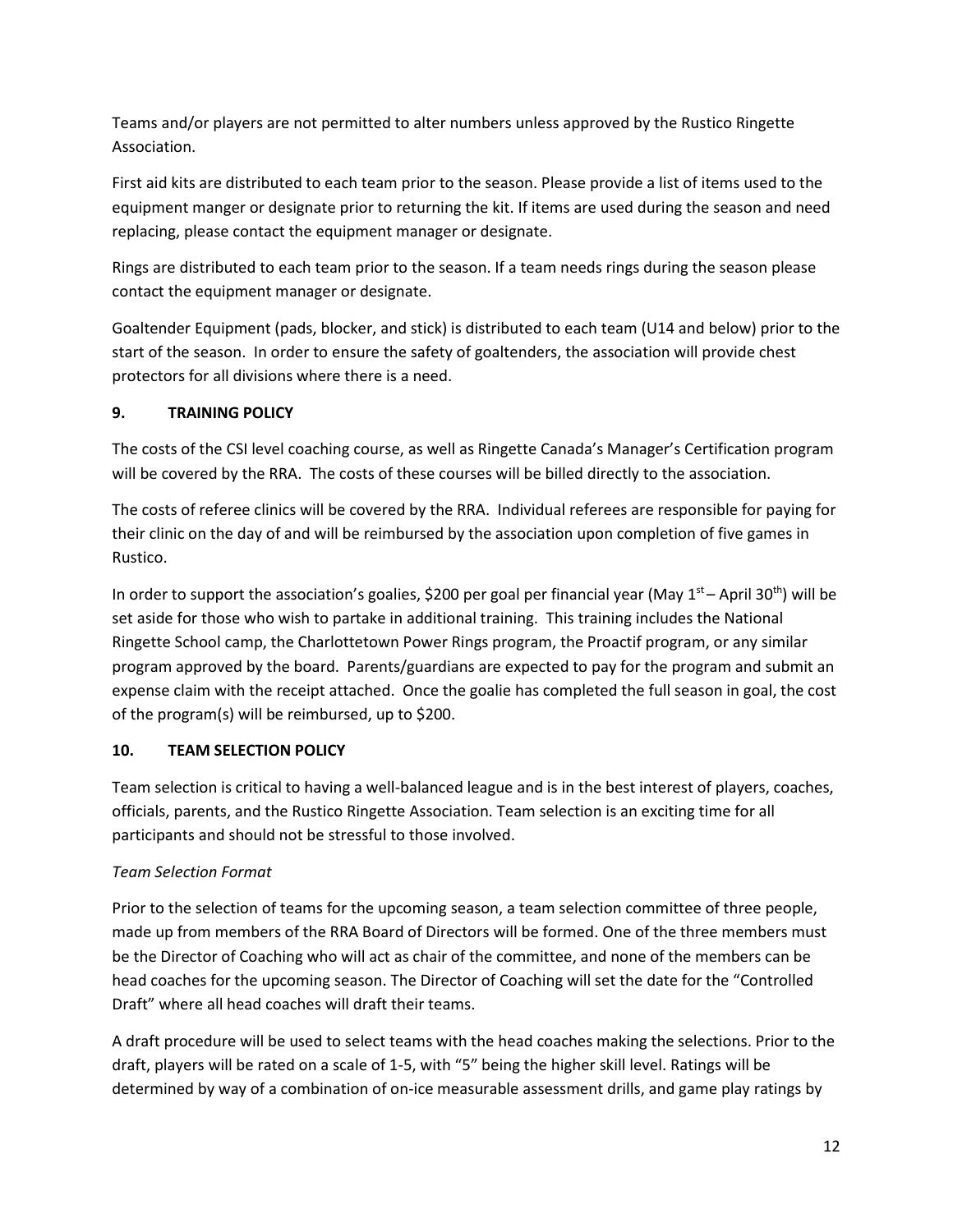coaches. Differences in opinion of player skill rating will be mediated by the team selection committee who may consult with other ringette coaches familiar with the player of a questionable rating. The goal will be to have the skill assessment as close as possible between teams.

All players' names will be deposited into one of 5 boxes. All players rated the same will be entered into a box for their skill level. The draft will always begin with the highest or best players being drafted first (box 5), then working down the ranking to the lowest rated players (box 1). For U12 and above, players will be divided into positions (centre, forward, defense, and goalie) prior to the start of the draft, and then each team will be drafted following the team selection policy.

Before the draft begins it will be noted that if a coach has a child in that Division, that child will be the coach's last pick from whatever box they were placed. In the case of siblings, when the highest rated sibling is selected, the remaining siblings will be considered that coach's last pick(s) from whatever box they were placed.

Trades are to be kept to a minimum however, if required, any player trades that are needed to be made after the "Draft" can only be made between players with the same rating and must be approved by the team selection committee.

Trades will be permitted for a maximum of one week after the draft. The trade deadline will be set at the draft meeting; no later than October  $31<sup>st</sup>$  of the current season.

The trade week is intended to facilitate player movement requests, team staffing, and any other reason that may arise. Player trade decisions are based on the best interests of both the player and the Rustico Ringette Association. Talent/ability, maturity, size (safety), number of registered players and enhancement of the sport will all be taken into consideration.

All coaches are expected to be respectful during the team selection process and must have the best interests of the players and the RRA as their first priority.

#### **11. COACHES AND MANAGERS SELECTION POLICY**

The RRA insists on a high standard of conduct from its coaching staff in dealing with other coaches, referees, and other officials, and in the image projected to participants and parents of the RRA. The coaching staff is an integral part of the association, and is expected to support the decisions of the Executive and abide by the association's Policies, By-Laws, and Constitution

Around the time of registration, a call will be put out to all registered players' families and the public, seeking names of candidates who are interested in coaching, assisting, training, or managing a team.

All candidates are expected to submit an application no later than two weeks following the final registration date.

Head coaches must be certified with a minimum CSI level course. A CSI course is also required for assistant coaches, as is a Manager's course for managers. All bench staff (coaches, assistant coaches,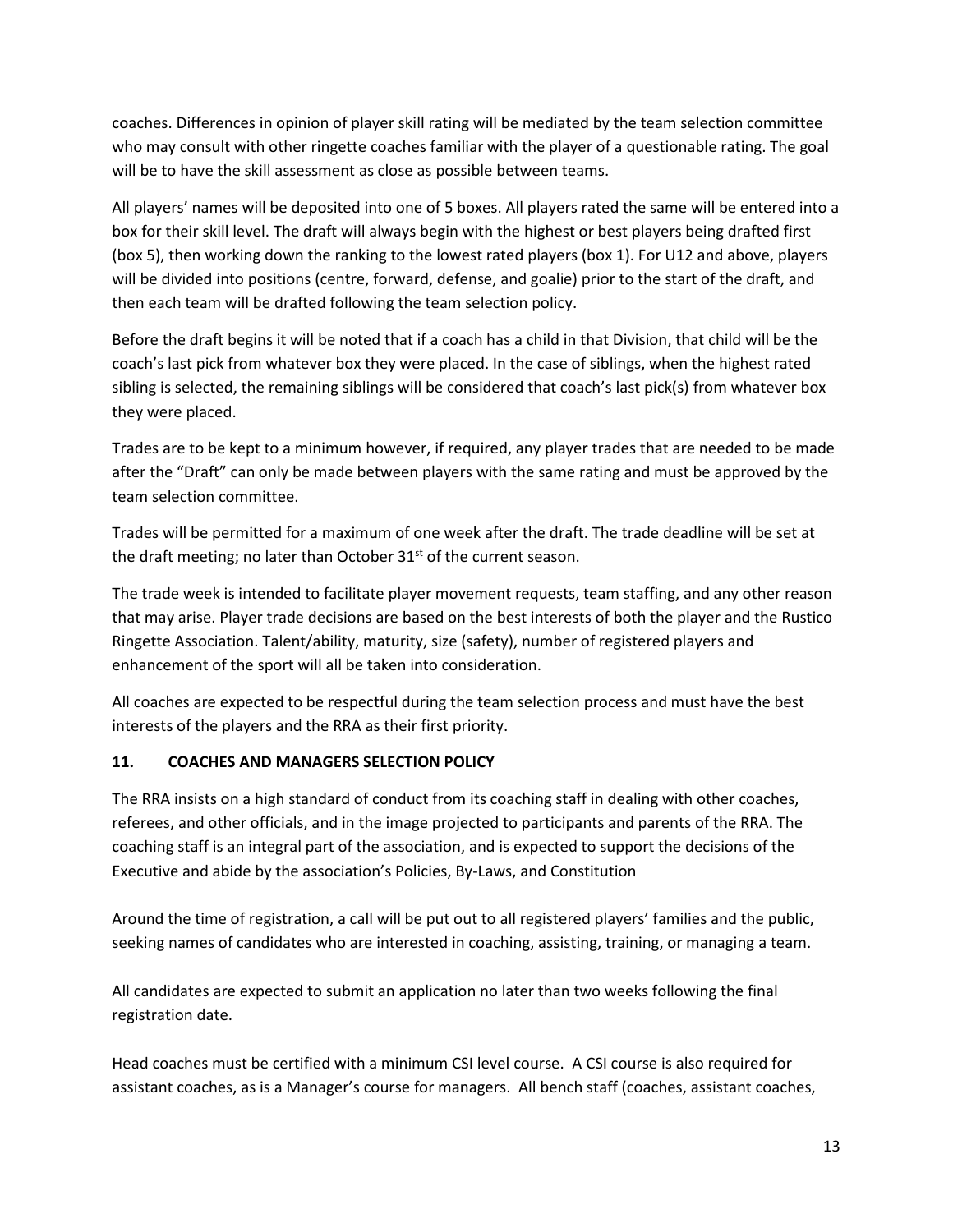trainers, and managers) are required to complete a Criminal Record Check every three years, no later than December  $1<sup>st</sup>$  of the calendar year.

Coaches will be selected by the association's director of coaching based on the following: certification, experience coaching ringette and other sports, ability to work with and develop our athletes, and an ability to adhere to fair play philosophies.

#### **12. COMPLAINT POLICY**

#### **RULES OF CONDUCT**

- 1. The RRA may from time to time pass rules of conduct prescribing the standards of competency, fitness, moral character and conduct of its Board Members, members, volunteers, or athletes. Any such rule or any amendment thereto shall not take effect until it has been approved at a general meeting of the Association or at a special general meeting of the Association called to consider such rule or amendment. Such rules are not an exhaustive codification of the standards expected of Board Members, members, volunteers, or athletes.
- 2. Board Members, members, volunteers, or athletes shall comply with the by-laws, rules of conduct and policies of the Association.

#### **COMPLAINTS**

- 1. All complaints from parent to coach are subject to a 24-hour cooldown period.
- 2. If a complaint is received by the Association that a Board Member, member, volunteer, or athlete has engaged in misconduct or violated the by-laws, rules of conduct or policies of the Association, the complaint shall be referred to the President.
- 3. A complaint shall be in writing and signed by the complainant.
- 4. The President shall give the Board Member, member, volunteer, or athlete complained against written notice of the complaint.
- 5. The President shall form a Discipline Committee and conduct an initial review of the complaint and may require the complainant to answer any inquiries or to provide any records or other information relevant to the complaint.
- 6. On completing the initial review of the complaint the President must refer the complaint and the results of the review to the Discipline Committee. Depending on the nature of the complaint the President and/or the Discipline Committee has the authority to immediately and indefinitely suspend the Board Member, member, volunteer, or athlete complained against pending the outcome of the investigation.
- 7. The Discipline Committee shall investigate the complaint by taking any steps that it considers necessary including summoning before it the Board Member, member, volunteer, or athlete whose conduct is the subject of the complaint.
- 8. A Board Member, member, volunteer, or athlete complained against shall provide all information requested by the Discipline Committee for the purpose of its investigation and shall otherwise cooperate fully with the Discipline Committee in the conduct of the investigation.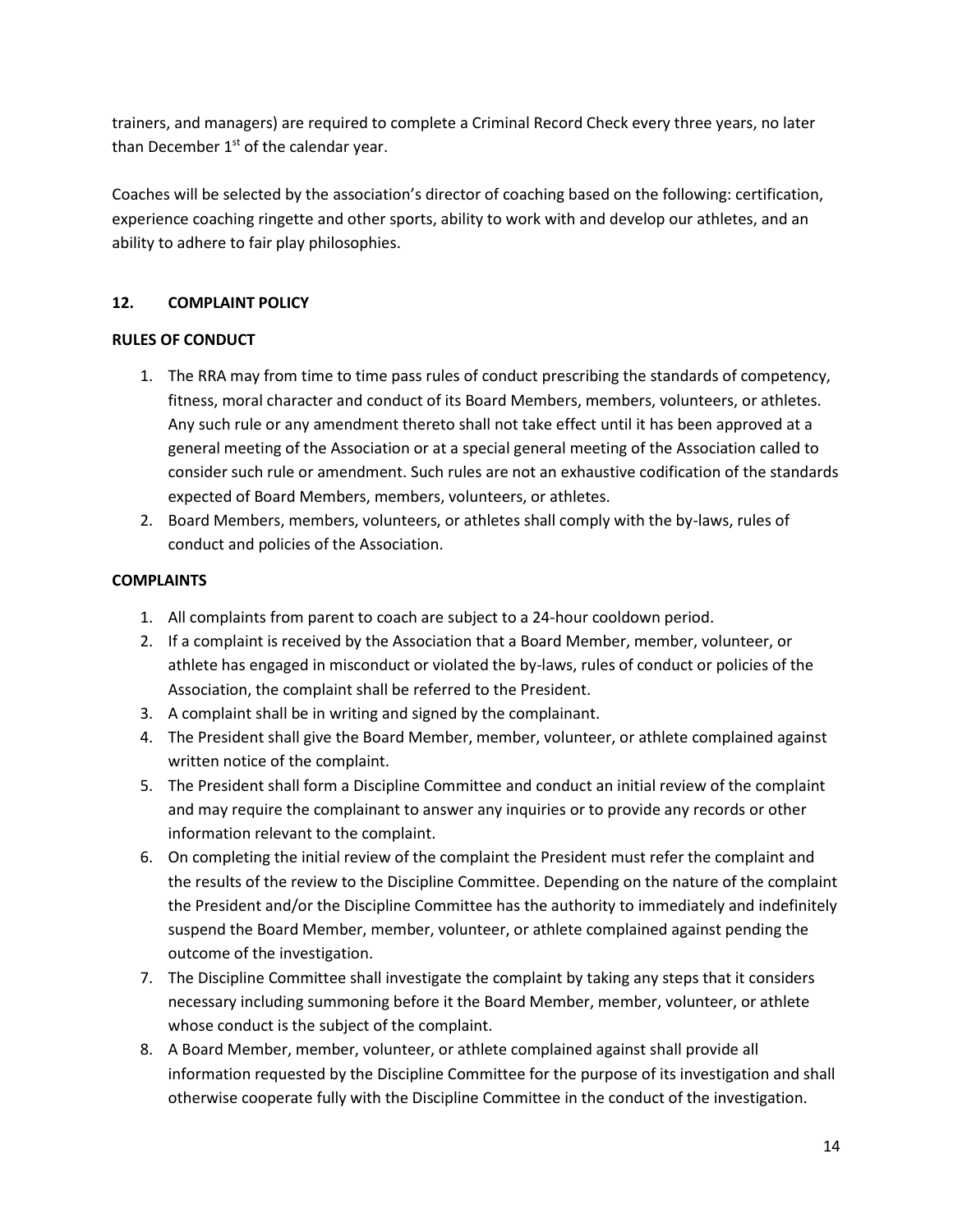- 9. On completion of its investigation, the Discipline Committee shall make a written report to the President recommending that:
	- a) action be taken against the Board Member, member, volunteer, or athlete complained against; or
	- b) no further action be taken with respect to the matter under investigation.
- 10. If the Discipline Committee concludes that there is sufficient evidence to support a finding of misconduct or violation of the by-laws, rules of conduct or policies of the Association they shall notify the complainant and the Board Member, member, volunteer, or athlete complained against of this result. The notice shall be accompanied by the action that the Committee considers necessary or advisable to be taken to fairly reflect the evidence that the Committee has concluded supports such a finding. The actions that may be taken by the committee range from a written reprimand up to and including a life time suspension as a the Board Member, member, volunteer, or athlete with the Association. The Association shall immediately take the recommended action.

The Board Member, member, volunteer, or athlete complained against may, notwithstanding the Discipline Committee's conclusion, request that the complaint be referred to Ringette PEI for further review. That request is to be made within thirty days of the date on which the complainant is notified of the Discipline Committee's conclusion.

11. If the Discipline Committee concludes that there is not sufficient evidence that such a finding might be made, it shall report that conclusion to the complainant and the Board Member, member, volunteer, or athlete complained against. The complainant may, notwithstanding the Discipline Committee's conclusion, may request that the complaint be referred to Ringette PEI for further review. That request is to be made within thirty days of the date on which the complainant is notified of the Discipline Committee's conclusion.

#### **13. PLAYERMOVEMENT POLICY**

Player movement decisions are based on the best interests of both the player and the Rustico Ringette Association. Talent/ability, maturity, size (safety), number of registered players and enhancement of the sport will all be taken into consideration.

#### *Recommendation Guidelines*

Each year prior to fall registration the RRA President will appoint a three-member panel, with a fourth alternate, to the 'Player Assessment Committee'.

#### *Request for Movement Format*

- A request for player movement must be received in writing by the President of the RRA from the player's parent/guardian NO later than seven days past the final scheduled date of registration. This letter must include the child's playing history accompanied by the argument for movement.
- If required, players will attend a minimum of three practices provided before team rosters are decided. During these practices coaches and the Player Assessment Committee will assess the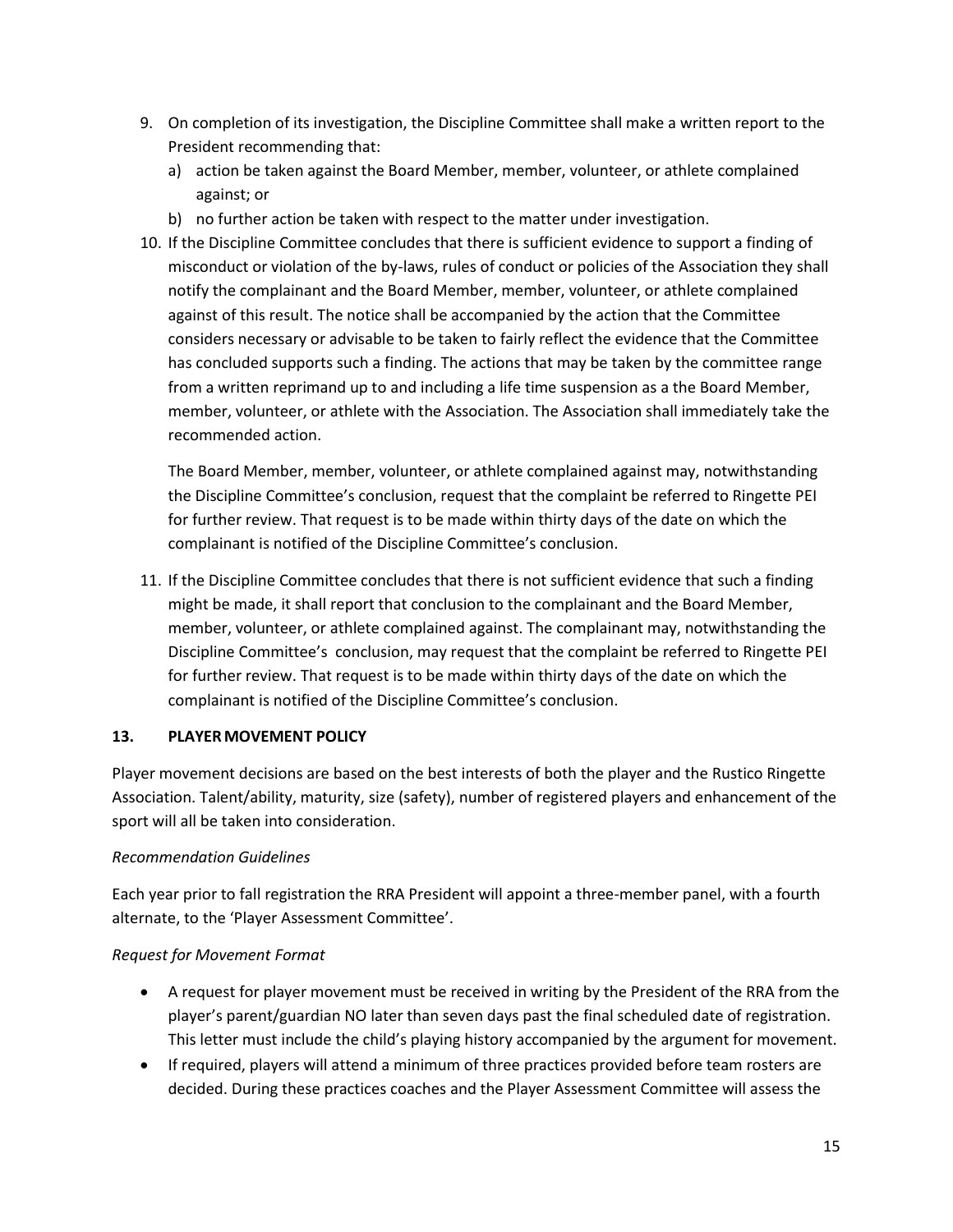player. These three practices are to be a combination of the two divisions between which movement is being considered.

- Coaches will forward their evaluation to the Player Assessment Committee.
- The Player Assessment Committee will examine this evaluation and all pertinent information gathered. The decision of this board will be forwarded to the executive where a final decision will be made.

The Rustico Ringette Association Executive will make all final decisions and pass their requests for movement along to the board of Ringette PEI for final approval.

The board of the RRA reserves the right to request for individual players to move up or down a division, where it is deemed necessary, either for the benefit of the individual players or for the association. If agreed upon by the parents/guardians and the individual player, the parents/guardians will be asked to submit a request for player movement, and the process for movement will be the same as described above. In this case where the board has requested and approved the movement, the final decision whether or not to move rests with the parent/guardian and the individual player.

In the case of players in the U8 division, the decision to play on the Learn to Play (LTP) team (generally ages (4-6) or the U8 team (generally ages 6-7) rests with the parents/guardians and the players. No formal application process is required, but parents/guardians are expected to state at registration which team they would like their child to play on.

Factors to consider when deciding where to register a U8 aged child include, but are not limited to, age, size, skating ability (striding versus shuffling), emotional maturity (how the child reacts to being separated from parents, or being placed in a lightly competitive situation), and ability to focus and follow short directions.

#### *Previous Player Movement UP*

Children who have previously been approved for movement UP and have completed two years in that division may proceed to the next division and are not required to repeat the Request for Movement format. Players wanting to remain in their division for a third year after being voted up in a previous year may remain with their age level and are not required to complete the Request for Movement format.

#### *Previous Player Movement DOWN*

This request is generally honoured to help first time players into the sport. Children who have previously been approved of movement DOWN must reapply each movement year. There will be NO player movement after team rosters have been compiled.

#### **13. COACHES CODE OF CONDUCT**

The Rustico Ringette Association has adopted the Coaching Association of Canada's Coaching Code of Ethics and the Rustico Ringette Association's Preventing Racism, Bullying, Harassment and Abuse Policy as the basis of its Coaches Code of Conduct.